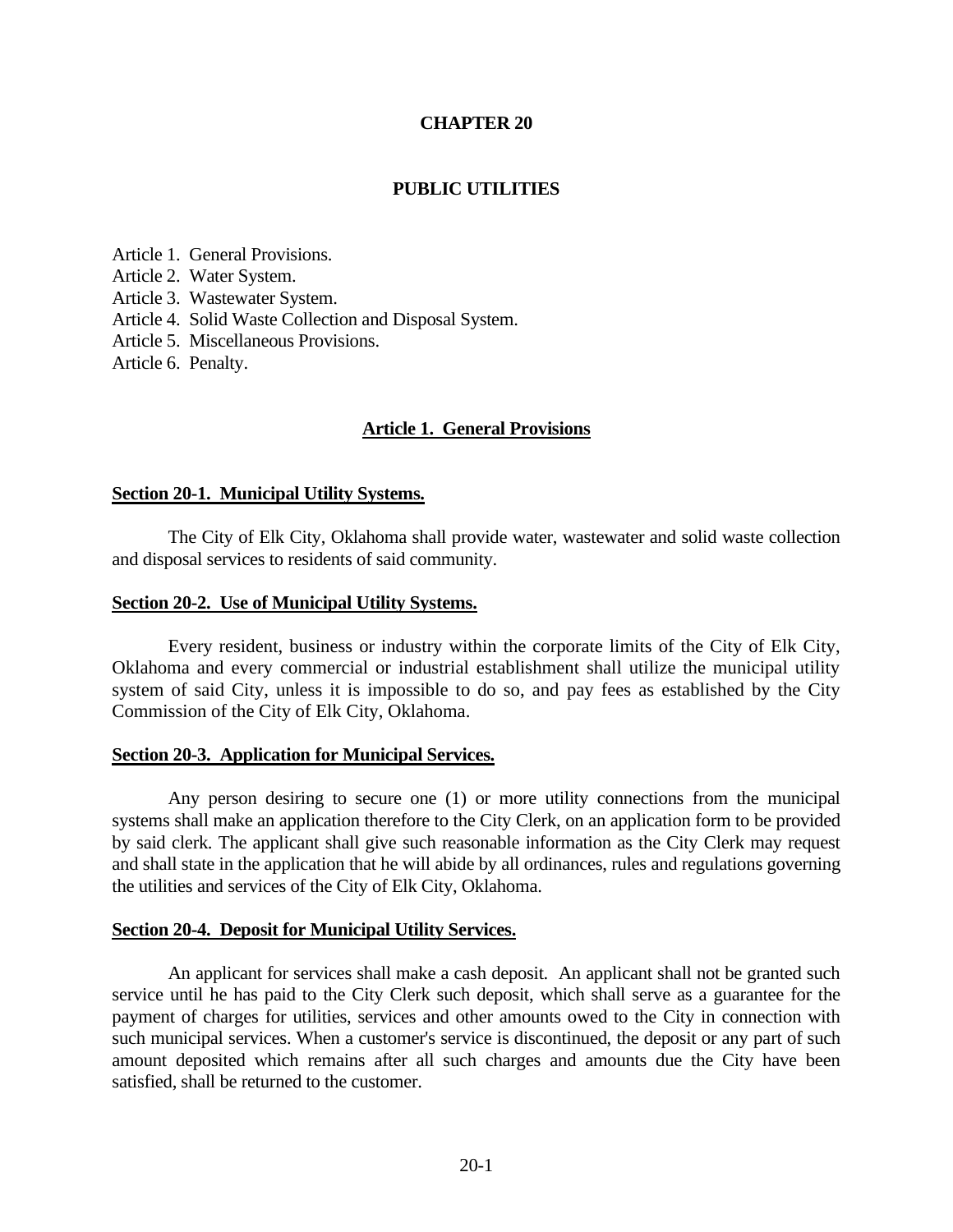### **Section 20-5. One (1) Premise to a Meter.**

Not more than one (1) premise may be connected to any one (1) water meter or sewer tap without special arrangements being made with the City of Elk City, Oklahoma. No customer shall make or permit to be made any subsidiary connection of another's premises with his water or sewer service.

### **Section 20-6. Turning on Utilities.**

It shall unlawful for any person to turn on to any premises from any municipal system, without written permission of the City Clerk. Utilities shall not be turned on until the plumbing or electric wiring, as the case may be, has been inspected and approved by the building official or his designated representative, as provided by ordinance, and until any and all deposits and charges have been paid. The City Clerk will see that the utility is turned on when all requirements for service have been complied with.

### **Section 20-7. Bills due when; Delinquency.**

1. All bills for utility service shall be due and payable on the 1st day of the calendar month following the service month when the service was rendered. They shall become delinquent if not paid on or before the 10th day of the month in which they become due. Service will be cut off if the bill is not paid by the 20th day of that month.

2. Bills rendered when service is discontinued, shall be due and payable to the City Clerk at the time bills are presented or sent to the customer.

# **Section 20-8. Utilities may be Cut Off.**

- 1. Utilities may be cut off and service discontinued for any of the following reasons:
	- a. Violation of any ordinance provision relating to a municipality utility or service system, or violation of any ordinance provision or any provision of a Code adopted by reference relating to water and sanitary plumbing or electrical installations;
	- b. Any act or omission in regard to the water system or sanitary sewer system, the use of water or the disposal of liquid wastes, which jeopardizes the public health or safety, creates a public nuisance or interferes with the rights of others; or
	- c. Failure to pay a utility bill or other proper charge made in connection with a municipal utility system by the time specified by Section 20-7.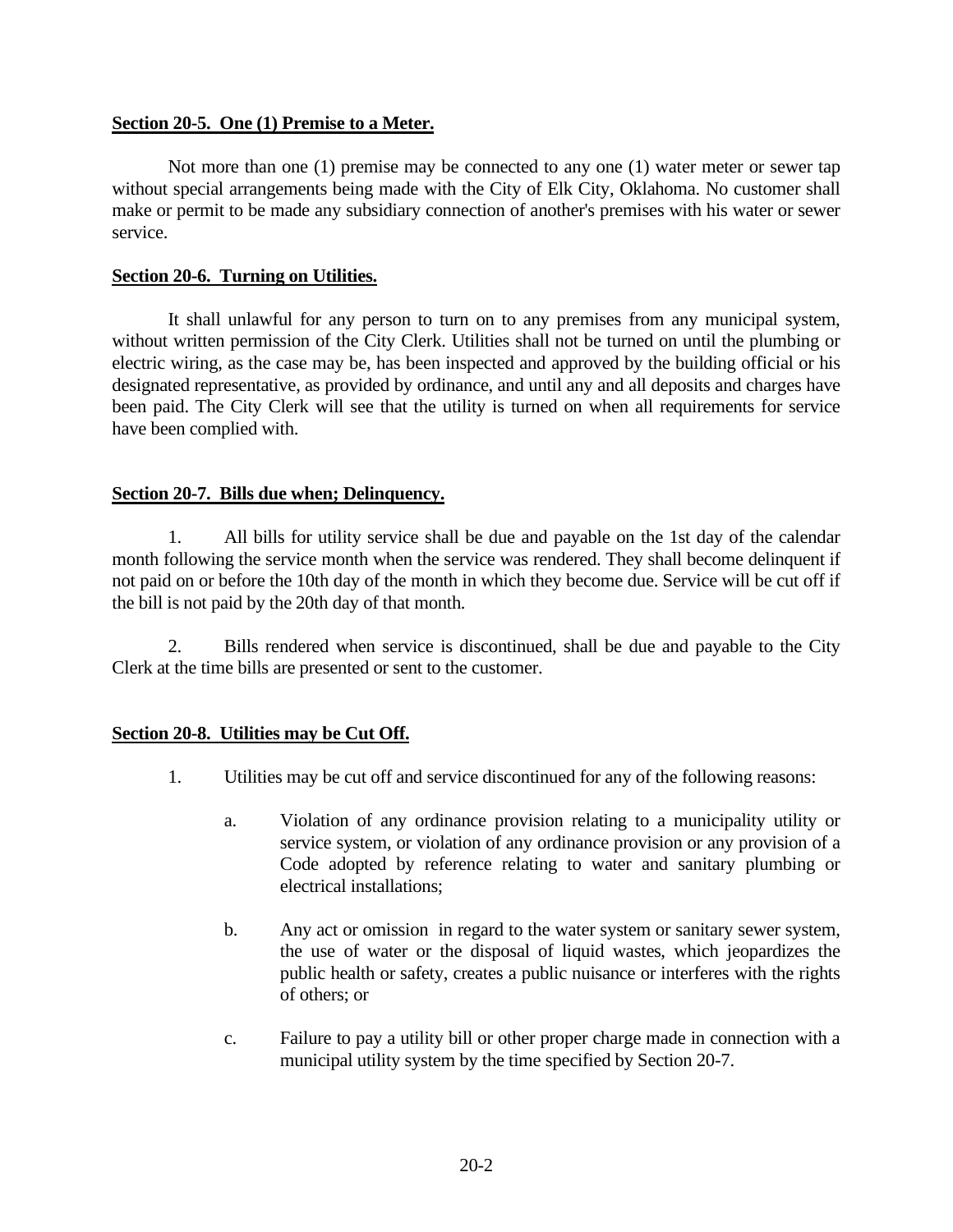2. A particular service may be cut off for any act or omission in regard to the abuse of another system or service, which jeopardizes the public health or safety, creates a public nuisance or interferes with the rights of others.

3. The City reserves the right to cut off or reduce any utility or service to any customer when necessary to conserve water, protect life or property or repair or improve the system.

4. In case of emergency caused by a water shortage in the municipal water system, it shall be the duty of the City Manager to immediately give notice by publication to the system's water consumers, not to use water obtained from the system for any purpose other than for strictly domestic use, and other such use as the City Manager may designate, so long as the water shortage lasts. Thereafter, and until the governing body declares the emergency at an end, it shall be unlawful for any person, firm or corporation, during such emergency, to use water obtained from the municipal water system for any purpose other than strictly domestic use, and such other uses as the City Manager may have designated.

### **Section 20-9. Turning Utilities on Again.**

When a customer's utility service has been cut off because of delinquency or act or omission of the customer, it may be turned on again only when all charges have been paid or other changes in the conditions justify it. A charge of fifty dollars (\$50.00) shall be made for turning a utility on again. A charge of fifty dollars (\$50.00) shall be made for turning a utility on again if a meter has been removed and must be replaced.

# **Section 20-10. Fee for Transfer of Service.**

When any utility service is transferred from one premise to another, when such transfer affects a single customer, a transfer fee of twenty-five dollars (\$25.00) shall be paid by said customer.

# **Section 20-11. Utilities to be Turned Back on Only by City Authority.**

When a utility has been turned off by City personnel, it shall not be turned on again without written permission of the City Clerk.

# **Section 20-12. No Service Connection until Bills have been Paid.**

A person owing delinquent municipal utility bills or other charges in connection with a municipal utility system shall not be extended additional services until such bills and charges have been paid.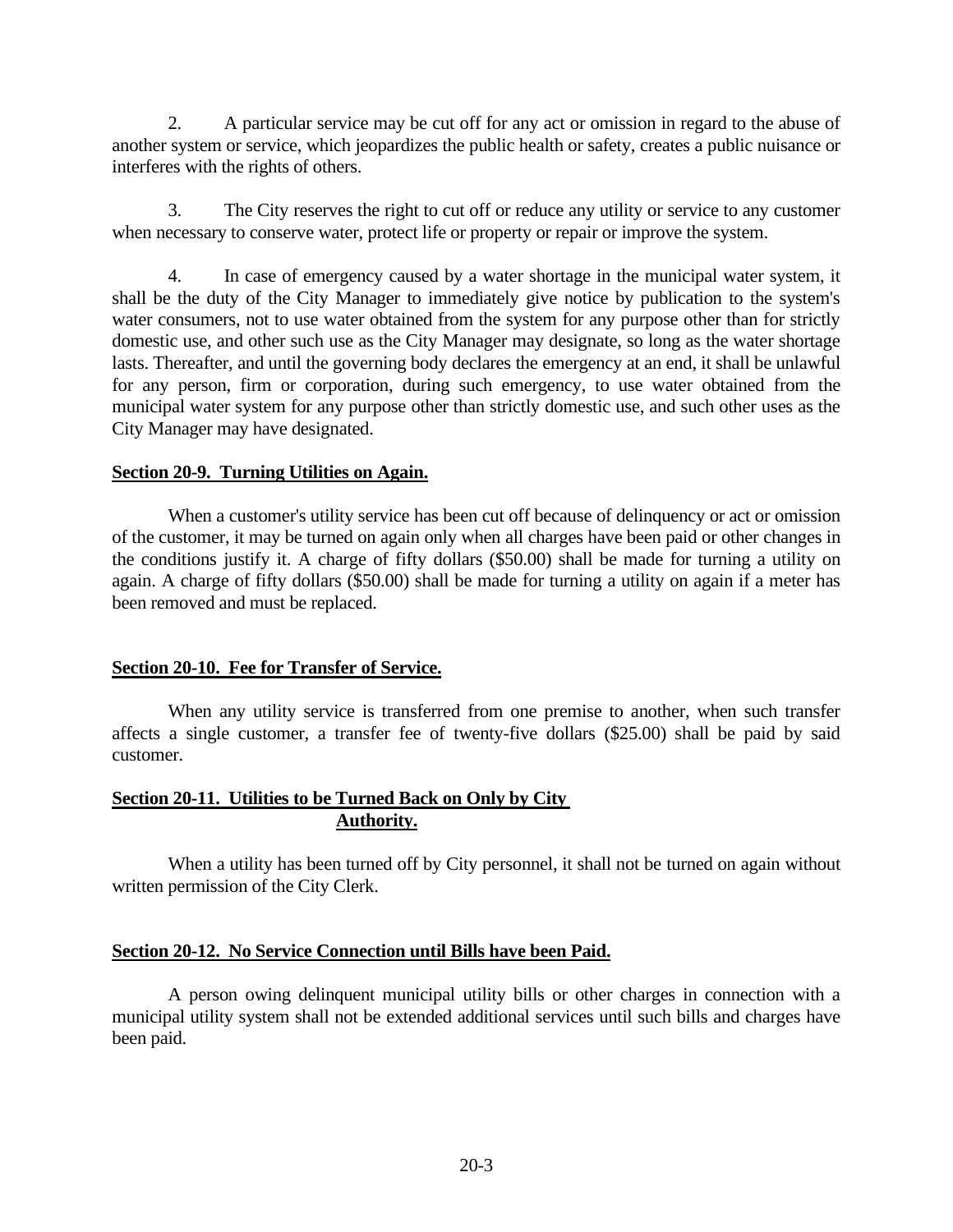### **Section 20-13. Customers to keep Service Pipes in good Repair.**

All customers using City utilities shall keep their service pipes and other apparatus in good repair and in proper operation, and shall not unnecessarily waste water nor contribute to unsanitary conditions.

### **Section 20-14. City not Responsible for Utility Interruption or Stoppage.**

The City shall not be responsible for any damages due to stoppage or interruption of any utility or service.

### **Section 20-15. City Personnel may Inspect Private Premises.**

The superintendent and other municipal personnel may enter any private premises served by municipal utilities at any reasonable time and inspect pipes, fixtures and/or wiring on the premises, or read and examine meters.

### **Section 20-16. Interference with Fire Hydrants; Damage of Utility System.**

1. It shall be unlawful for any person, unless duly authorized by the City, to open, turn on or off, interfere with, attach any pipe or hose to, or connect anything with, any fire hydrant belonging to the City.

2. It shall be unlawful for any person to, in any manner, obstruct access to any fire hydrant by placing around or thereon brick, lumber, dirt or other thing. The owner or occupant of property adjacent to a fire hydrant shall maintain complete clearance in front of, 7 feet of clearance to each side and 4 feet of clearance to the rear of a fire hydrant to insure unobstructed visibility thereof.

3. It shall be unlawful for any person to damage, destroy or tamper with, any pipes, lines, meters or other equipment or property which is a part of a municipal utility system.

# **Sections 20-17 through 20-29. (Reserved for future use.)**

# **Article 2. Water System**

# **Section 20-30. "Water System" Defined.**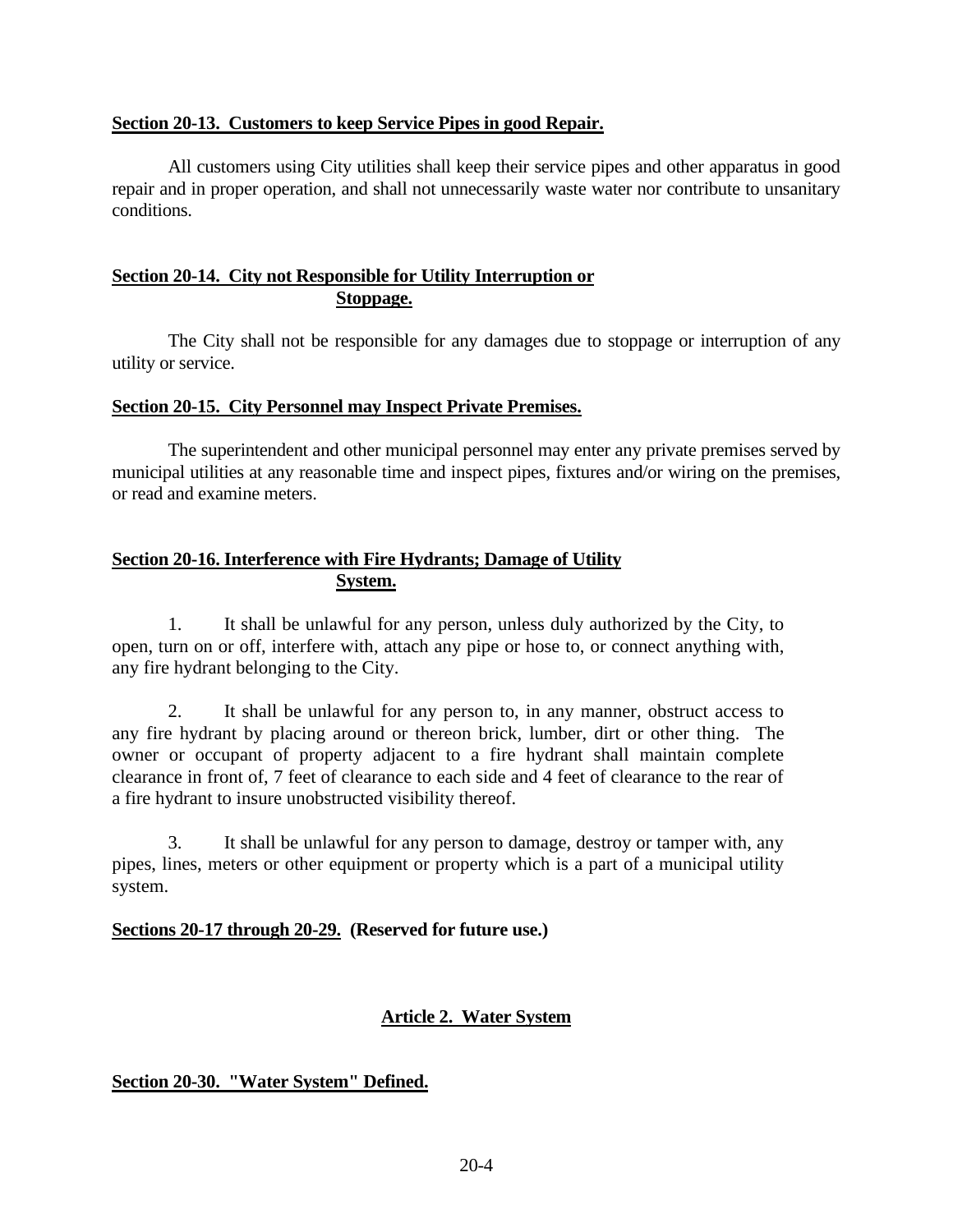As used in this Article, the term "water system," "waterworks," or "water distribution system" shall mean the water works utility system of the City of Elk City, Oklahoma.

### **Section 20-31. Meters.**

1. Water from the waterworks system shall be furnished to customers only through meters. All meters shall be set only under the direction of the proper city authorities.

2. All tapping meters and boxes shall be paid for by the consumer, including all necessary fittings, work and material used in connection therewith. The City will furnish all meters and necessary fitting for installing same together with suitable box for same where necessary.

3. The City will keep in good repair at its own expense all water meters of its own installation, excepting where meters have been damaged by carelessness or wrong doing of the user, when same shall be repaired and charged against the consumer.

4. Any person, firm or corporation receiving water through a meter supplied by the City, who desires to have the accuracy of same tested, may do so by making a deposit of five dollars (\$5.00) with the City Clerk. The City will then make a proper test of such meter and if after proper test it is found to be incorrect more than two percent (2%) in favor of the City, the deposit of five dollars (\$5.00) shall be returned to the consumer and correction made only for that month for which the bill was last rendered. If, however, the meter is found to be correct, the five dollars (\$5.00) shall become the property of the City and be paid to the credit of the water fund. In case of a meter failing to register the monthly water reading due the City it shall be determined by an average of three (3) previous months that the meter registered. In all cases where the consumer's piping or plumbing is divided, thus necessitating the use of two (2) meters, each meter shall be handled and regarded as for separate and distinct consumers to each of which will apply the regular water rates and minimum charges until such plumbing or piping is so arranged as to permit the use of but one meter. Under no circumstances shall be consumption shown by two or more meters in use by the same consumer be added or "lumped" in order to reduce the net sum due the City.

# **Section 20-32. City to Make and Maintain Water Connection.**

The City shall make, inspect and maintain all connections to its water lines. It shall be unlawful for any person, other than a duly authorized agent or employee of the City to make a connection to any water line belonging to or controlled by the City, except as otherwise provided for in this Code.

# **Section 20-33. Utility Customer to Install and Maintain Service Line.**

Each consumer of water furnished by the City shall lay his own pipeline from the premises to the meter box for the purpose of conveying water to such point on his premises as he may desire; he shall thereafter be required to keep the same in good repair and sanitary condition.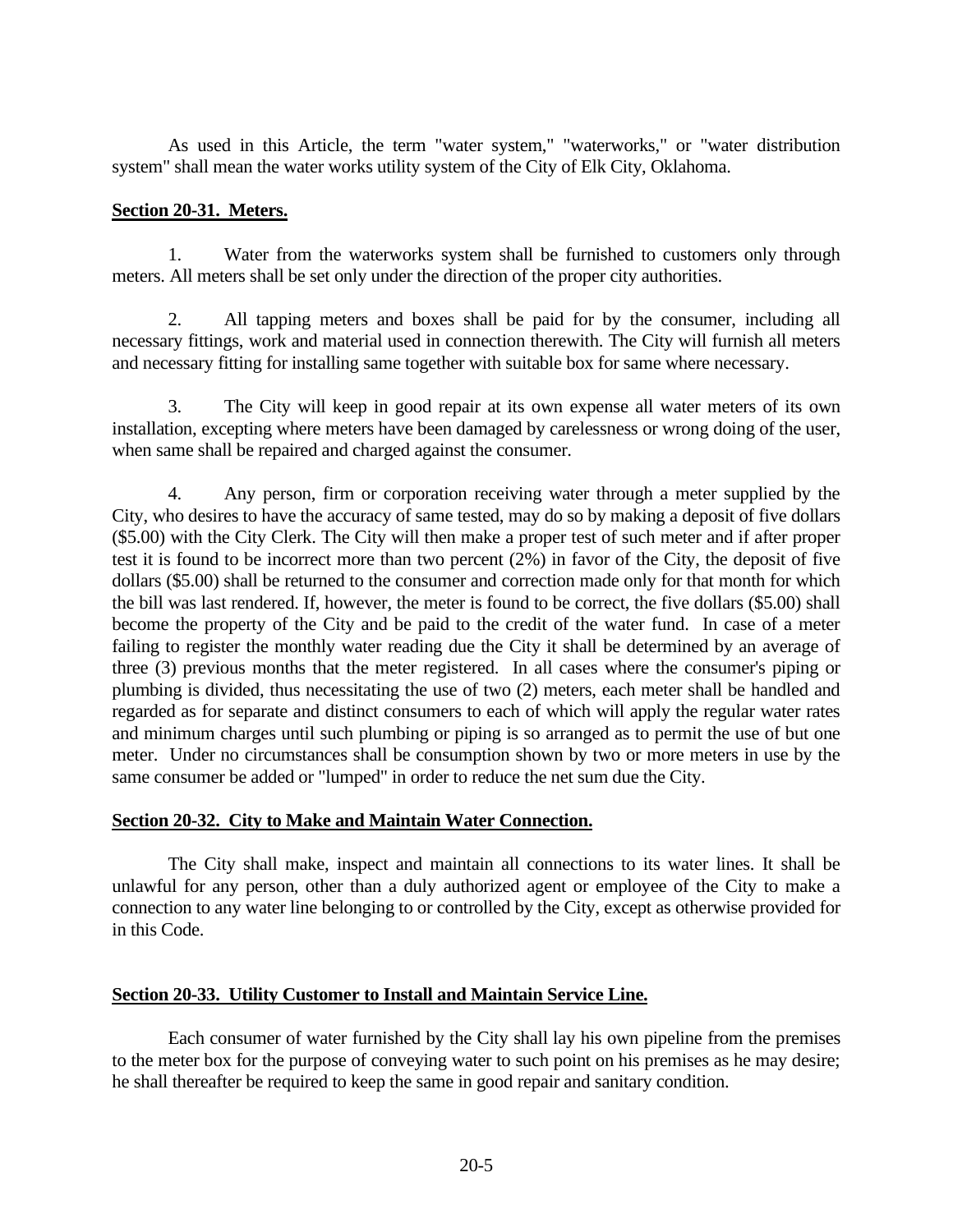### **Section 20-34. Right of Entry to Premises Served by System.**

Consumers taking water from the City shall, at all reasonable hours, grant any person authorized by the City free access to all parts of the premises to which water is delivered, for the purpose of inspection and examination of fixtures or to read the meter.

### **Section 20-35. Right to Turn Off Water in Mains; City not Liable for Damages.**

1. The City reserves the right to turn off the water in its mains at any time, for the purpose of making repairs or in the event of a breakdown in equipment.

2. All persons taking water from the mains shall do so at their own risk and the City shall not be held responsible for any accident or damage of any kind or character occasioned by pressure in the water mains, the shutting off of the water, or failure to keep water under pressure in the mains.

### **Section 20-36. Tampering with or Injuring Waterworks Property.**

1. It shall be unlawful for any person to injure or deface, or in any way tamper with any hydrant, meter, value, pipeline or any part of the waterworks system, or to turn the water off or on from any main at any time or place, unless he is duly authorized so to do by the city.

2. It shall be unlawful for any person or persons, except duly authorized officers and employees of the City of Elk City, Oklahoma, to scale, climb, or to go upon the City's water tower.

# **Section 20-37. Main Valves.**

All main valves throughout the entire water system are for the exclusive use of the City in making repairs, extensions and other improvements; and no person, firm or corporation shall under any circumstances, use or tamper with them without the written consent of the superintendent of the department. All fire hydrants and public hydrants of all kinds are directly under the control of the City. Any person, firm or corporation who shall tamper with or secure water from any of these places in any other way than that for which are intended shall be guilty of an offense and shall be punished accordingly.

### **Section 20-38. Service Liability.**

Each and every person using water from the municipal water system shall be liable to the City of Elk City, Oklahoma, for all water used according to the rates and minimum charges established by resolution of the Elk City Public Works Authority.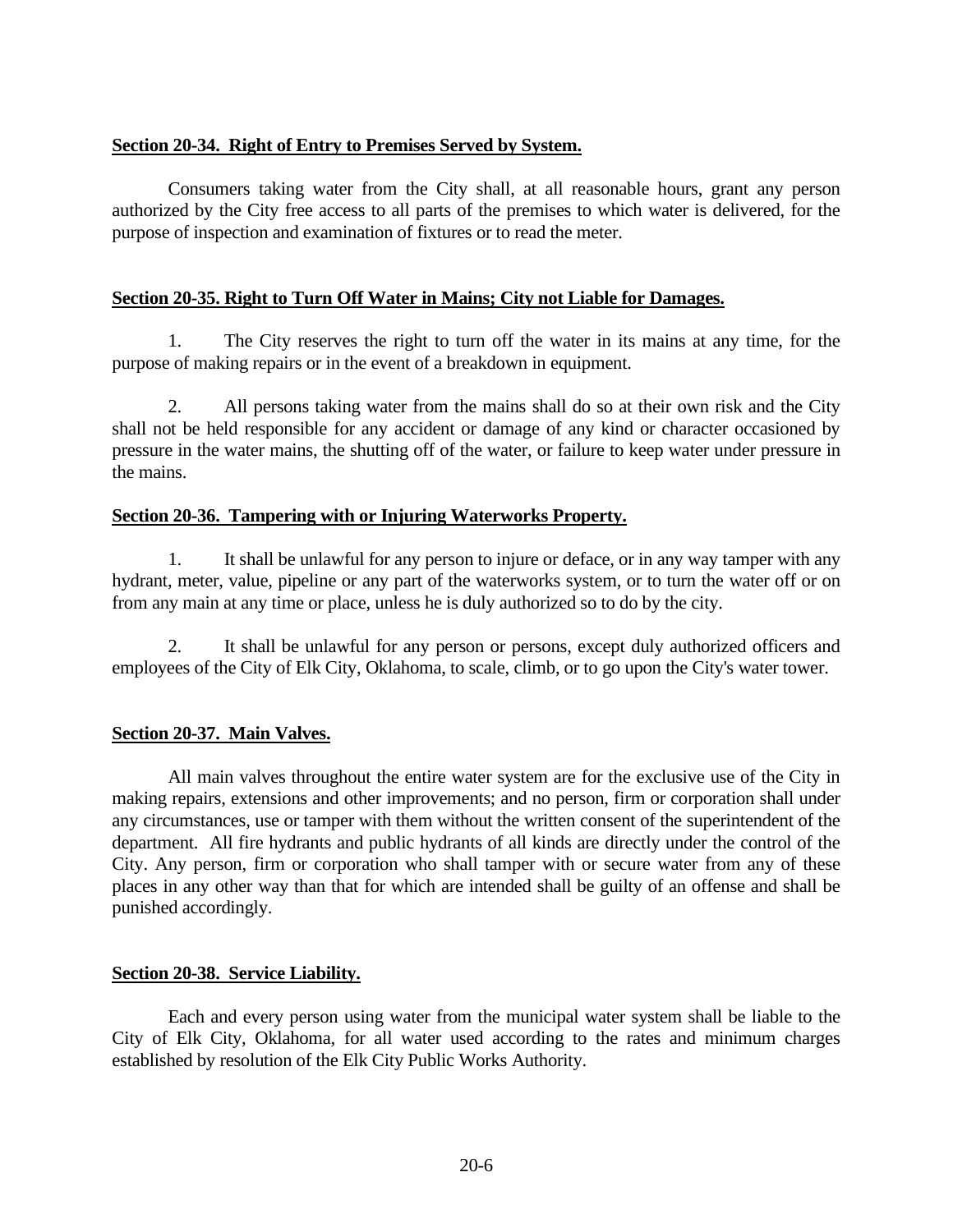#### **Section 20-39. Theft of Water.**

Any person who, by fraud or stealth, obtains water in any way from the municipal waterworks system of the City of Elk City, Oklahoma, or who turns on the water service without authority of Ordinance or duly authorized official, shall be guilty of an offense. The amount of water that has been obtained by any person, by fraud or stealth, or without permission from a proper municipal official, as provided by Ordinance, shall be estimated by the amount used by such person during the last month previous that the meter operated and registered correctly all water; such person shall pay for the same at the rate fixed by the City for the particular class of service obtained, before any further water connection is made. In all cases of fraud or stealth, the City shall have the right to install apparatus, locks and instruments which are necessary to prevent theft at the expense of the consumer, and shall maintain the same so long as deemed necessary by the City, not exceeding one (1) year from such installation.

### **Section 20-40. Inspection of Water Main Taps.**

1. When application for water service is made in proper form and has a certificate of inspection issued for it, the City Inspector shall then, if water main is abutting said property, issue a permit to tap said main, giving full and complete description of the kind and character of materials to be used in making said tap. Said permit shall then be given to the plumber who is to do the work who shall keep same in his possession until such time as the work is completed, when same shall be returned to the office of the City Clerk.

2. Immediately on the completion of such tapping of service and before the same has been covered, the plumber or person in charge will notify the City Inspector that same is ready for inspection upon which notice the City Inspector will immediately make such inspection of tap with water pressure on, in order to ascertain if same has been installed in a workmanlike manner with such materials and according to such specifications as are hereinafter set forth.

After such inspection is completed the plumber will then cut off the water at the curb line value as provided for such and the work will be back earthed, carefully tamped in, leaving sufficient surplus loose earth for the filling and settling due to rainfall and traffic. Water shall be added as the ditch is filled and the dirt shall be carefully tamped down.

For such inspection, the plumbing shall not make collection for work in making service connection or tap until said inspection is completed and the City Inspector gives him a "clearance slip".

After inspection has been made, the person occupying the premises to which service has been run will call at the office of the City Clerk and make a deposit as herein provided, when the Inspector will issue orders as are necessary to have the water turned on. Until this is done, the water will remain cut off at the curb.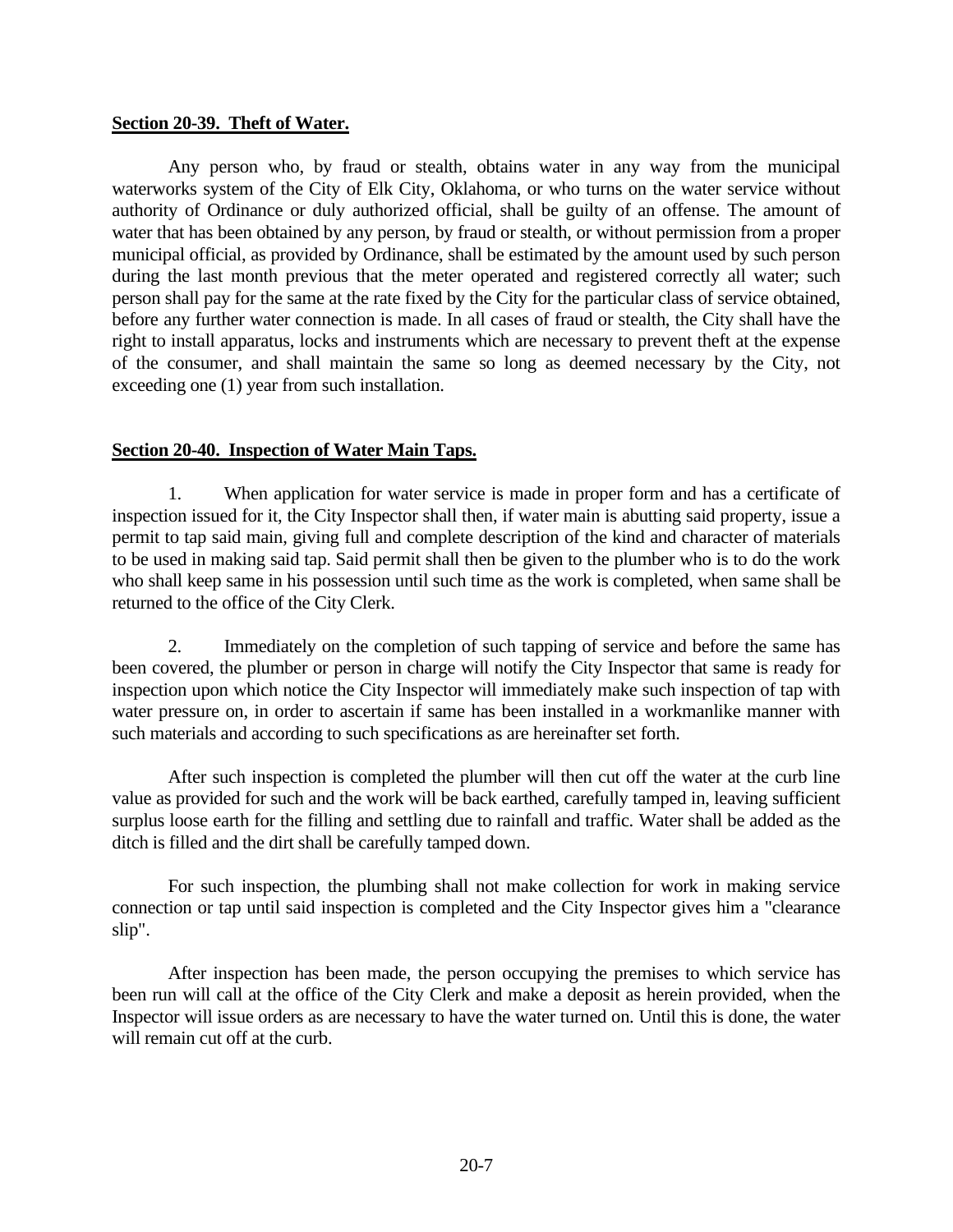### **Section 20-41. Prohibition of Running Water during Fire.**

It shall be unlawful for any person, firm or corporation to permit, allow or in any manner acquiesce in the running of water through an open faucet, for any purpose, during a period when the Fire Department equipment is at the scene of a fire.

#### **Section 20-42. Water Rates: Within the City.**

All water rates, tap fees, meter deposits, etc.; used from the municipal waterworks system of the City of Elk City, Oklahoma, shall be established by resolution of the Elk City Public Works Authority.

### **Section 20-43. Water Rates and Service: Outside the City.**

1. On all sales of water delivered through the Elk City Public Works Authority's system, outside the corporate limits of the City, a triple charge of the rates as authorized in Section 20-42 shall be made.

2. From and after March 7, 1977, no water tap will be installed, or water service furnished, to any user applying therefore beyond the corporate limits of the City of Elk City.

3. From and after September 4, 2012, no service connection will be installed or water service furnished to any user applying therefore on the transmission lines from the Elk City Water Plant to the City of Elk City.

### **Sections 20-44 through 20-49. (Reserved for future use.)**

### **Article 3. Wastewater System**

### **Section 20-50. Declaration of Public Utility.**

The sanitary sewer system of the City of Elk City is hereby declared to be a public utility and a proper source of revenue for the upkeep and maintenance of said system and for other purposes.

### **Section 20-51. Collection and Disposal declared to be a Municipal Function.**

The fee for the use of the sanitary sewers shall be billed to each user monthly, along with the bill for water and other services, and the City is directed not to accept payment of the water bill unless such payment is accompanied with the sewer user fee.

#### **Section 20-52. Conduct.**

No unauthorized person shall maliciously, willfully, or negligently break, damage, destroy,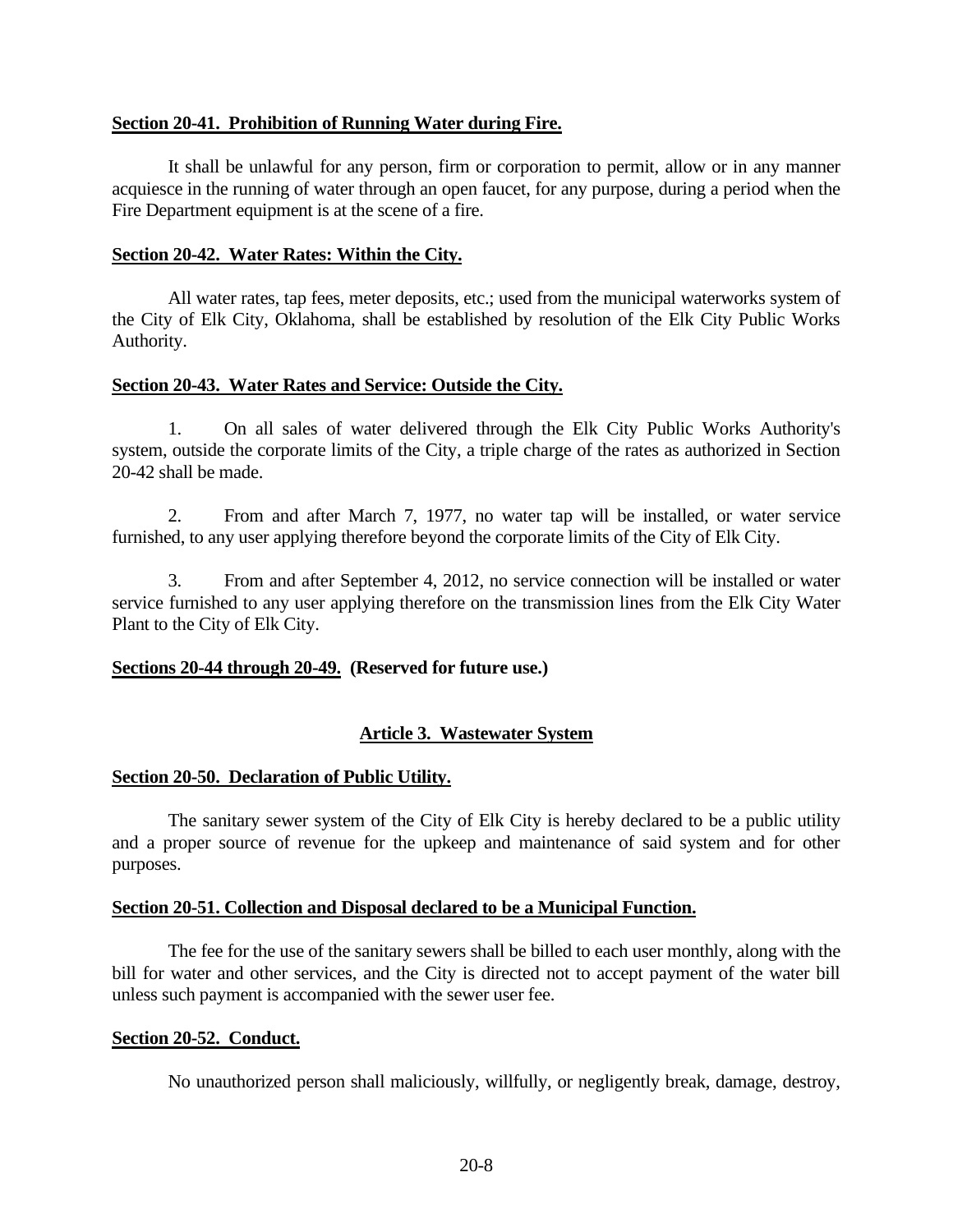uncover, deface or tamper with any structure, appurtenances or equipment which is a part of the sewage works. Any person violating this provision shall be subject to immediate arrest under charge of disorderly conduct.

### **Section 20-53. Industrial Waste.**

At the present time there are no significant industrial users in the City of Elk City, Oklahoma. If an industrial user should desire to locate in the City and make use of the sewerage system, an Industrial Cost Recovery System will be initiated at that time to compensate for his use of the system.

#### **Section 20-54. Sewer Rates.**

All sewer rates tap fees, etc.; shall be established by resolution of the Elk City Public Works Authority, Elk City, Oklahoma.

### **Sections 20-55 through 20-79. (Reserved for future use.)**

# **Article 4. Solid Waste Collection and Disposal System**

### **Section 20-80. Collection and Disposal declared to be a Municipal Function.**

1. The collection and disposal of garbage, trash and refuse is hereby declared to be a municipal function of the City as a protection of the public health; the police powers of the City shall be invoked when necessary for the enforcement of this Chapter.

2. The City may collect and dispose of refuse, as it deems necessary, provided that such disposal shall be an approved method of incineration (no open burning) or by landfill and daily cover.

3. All metered customers shall pay a minimum garbage fee.

4. The fee for garbage collection and/or disposal shall be billed monthly, along with the bill for water and other services.

### **Section 20-81. Purpose.**

It is the purpose of this Article and it is hereby declared to be the policy of the City, pursuant to the authority of the Oklahoma Solid Waste Management Act (Title 63 O.S. 1981, Sections 2251-2265, inclusive), to regulate the collection and disposal of solid wastes in a manner that will protect the public health and welfare, prevent air and water pollution, prevent the spread of disease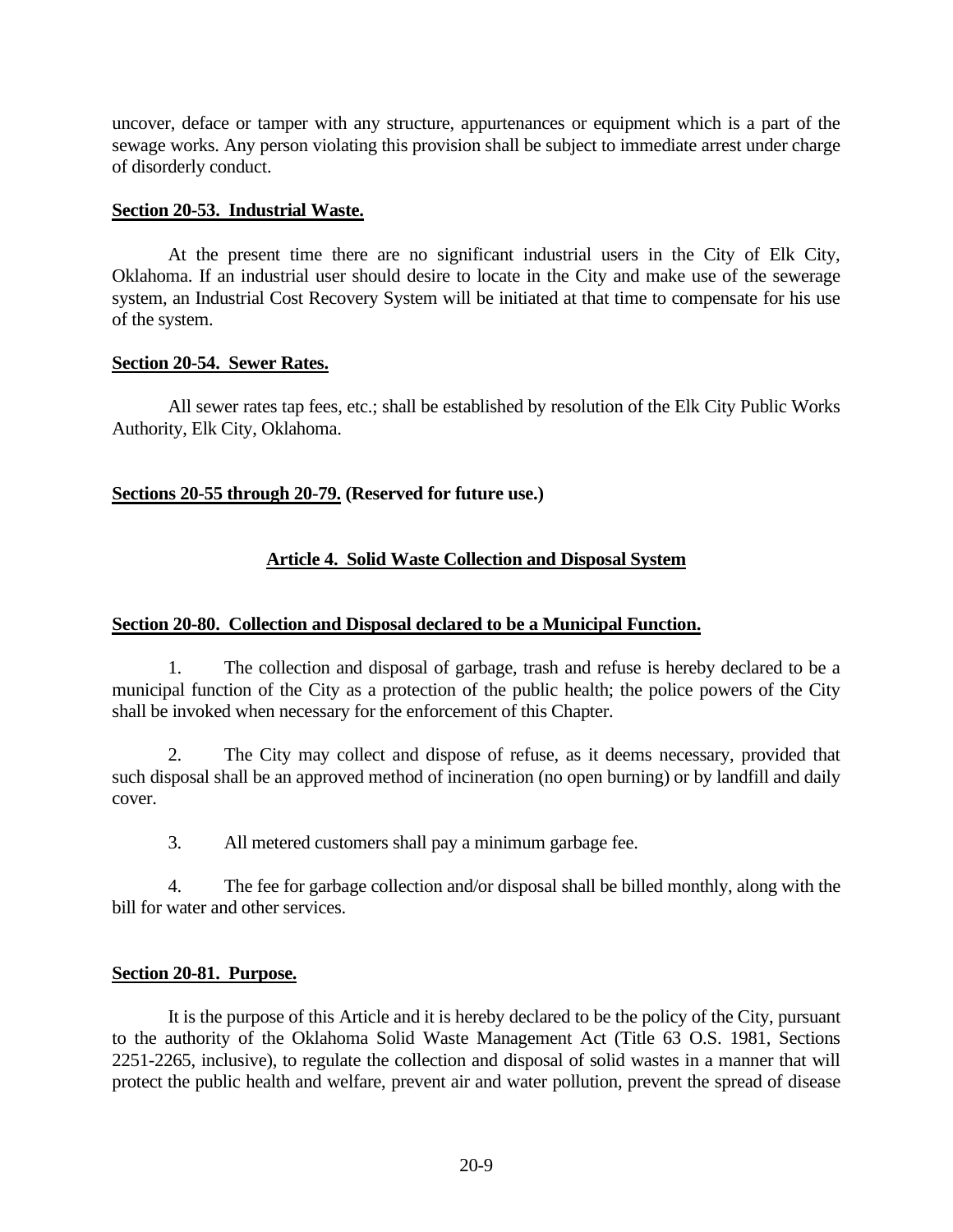and the creation of nuisances, conserve the natural resources and enhance and preserve the beauty and quality of the City's environment.

### **Section 20-82. Definitions.**

1. Person. Any individual, corporation, company, firm, partnership, association, trust or other legal entity, however constituted or organized.

2. Refuse. Tree trimmings, junked building materials and roofing materials, manufacturing waste, rocks, dirt and other waste material not defined as "solid waste" or "trash".

3. Trash. Paper, rags, containers of paper, tin cans, yard and house sweepings and all other household waste, but not tree trimmings, building and manufacturing waste, sewage and rocks, raw dirt, rainwater and other liquid refuse properly disposable through the sanitary sewers of the City.

4. Solid Waste. All putrescible and nonputrescible refuse in solid or semi-solid form, including but not limited to, garbage, refuse, rubbish, ashes or incinerator residue, street refuse, dead animals, demolition wastes, construction wastes, solid or semi-solid commercial and industrial wastes and hazardous wastes (including explosives, pathological wastes, chemical wastes, herbicide and pesticide wastes).

5. Solid Waste Management System. The entire process of storage, collection, transportation, processing and burying solid wastes at or in a site approved by the Oklahoma State Department of Health.

# **Section 20-83. Solid Waste Collection System.**

The Elk City Public Works Authority will provide dumpsters designed and placed at City designated locations for use by residential and commercial users.

# **Section 20-84. Repair or Replacement of Equipment.**

The aforementioned dumpsters are owned exclusively by the Elk City Public Works Authority and are made available to users who shall use and maintain the same in a reasonable manner and in accordance with the following regulations:

1. A user shall be responsible to the City for any damage to such equipment caused deliberately by user or by user's negligence.

2. The billing for such damage or replacement charges may be by lump sum on a single monthly billing or may be prorated with installment payments over several months if the City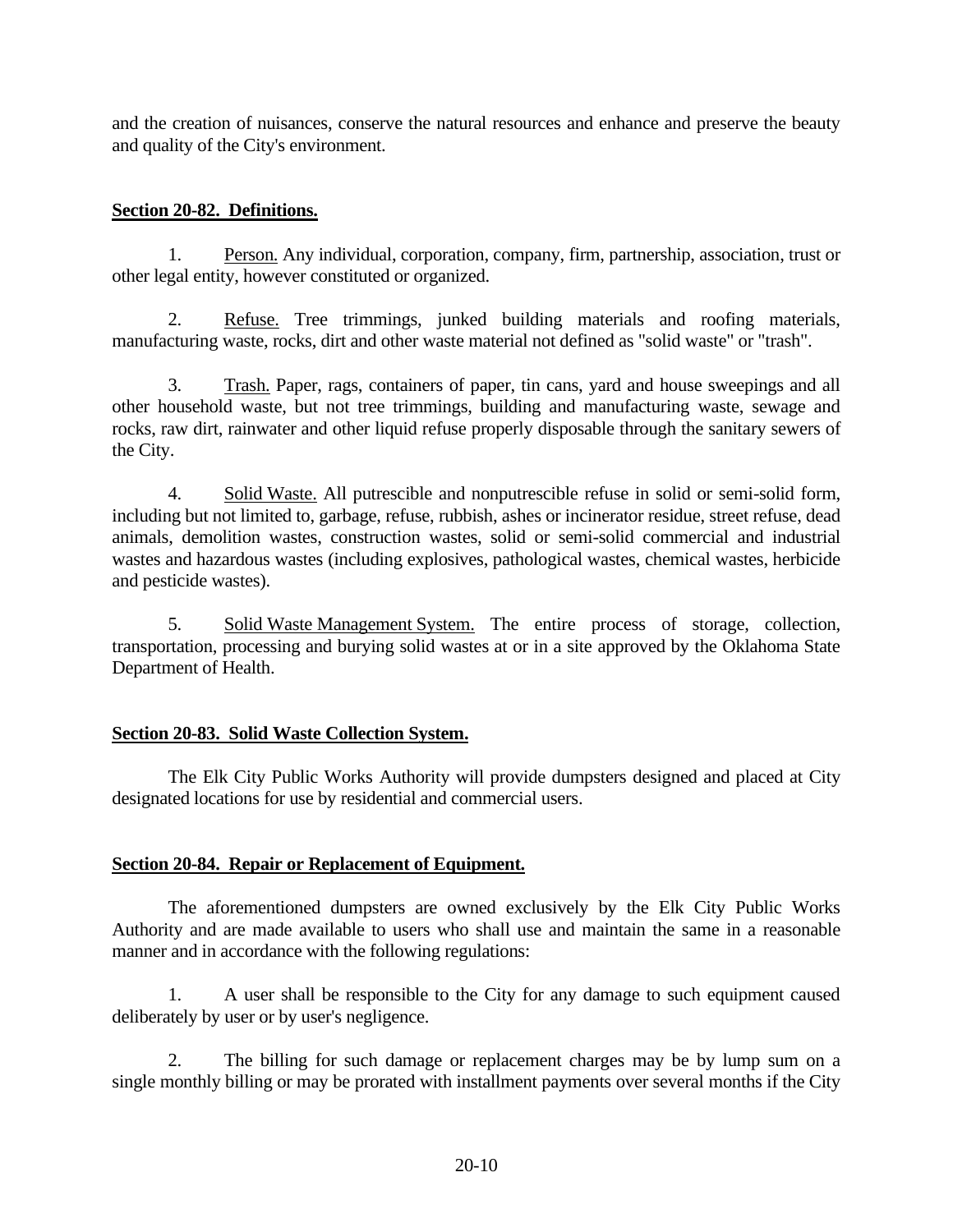selects.

### **Section 20-85. Preparation of Materials for Collection by City.**

1. It shall be the duty of each person within the City of Elk City to deposit all garbage and trash from such person's premises in the dumpsters as provided by the City for collection. Every person placing garbage or small items of trash in any dumpster shall drain all water and other liquids from such garbage and trash and securely wrap it in paper or other suitable material before placing it in any of said containers.

2. Other types of refuse, unusual or large pieces of refuse, collapsed boxes, collapsed cartons, tree limbs, branches, furniture and other articles too large to be placed in dumpsters, shall be the sole responsibility of the individual or firm possessing same, except as otherwise provided in Section 20-87 of this Chapter.

3. Under no circumstances shall lawn grass or weed clippings or the like be dumped or scattered on or about the surface of any alley, street or sidewalk or other public or privately owned property.

### **Section 20-86. Material not Included.**

No waste building material such as stone, mortar, bricks, sand, or lumber from construction, repair, or reconstruction operations, will be removed by the collector. Such wastes or rubbish shall be removed by the contractor, owner, or occupant of the building or premises under repair, construction, or reconstruction operations, at his own proper expense; and at no time shall such materials be placed in any garbage container or on, or in any other property or vacant lot, or in any street or alley in such a manner as to obstruct the street or alley so as to inconvenience or endanger the public.

### **Section 20-87. Other Wastes not Included.**

Dead animal bodies too large to go into garbage containers as specified above. Discarded automobile bodies, frames, other heavy or bulky refuse, and all industrial wastes shall be disposed of in such manner and place and within such time as shall be designated by the City Manager.

### **Section 20-88. Violations.**

The following acts, among others, are hereby declared to be and constitute a nuisance and in violation of this Article, to wit:

1. The throwing, placing, dumping, or depositing of any garbage or refuse of any kind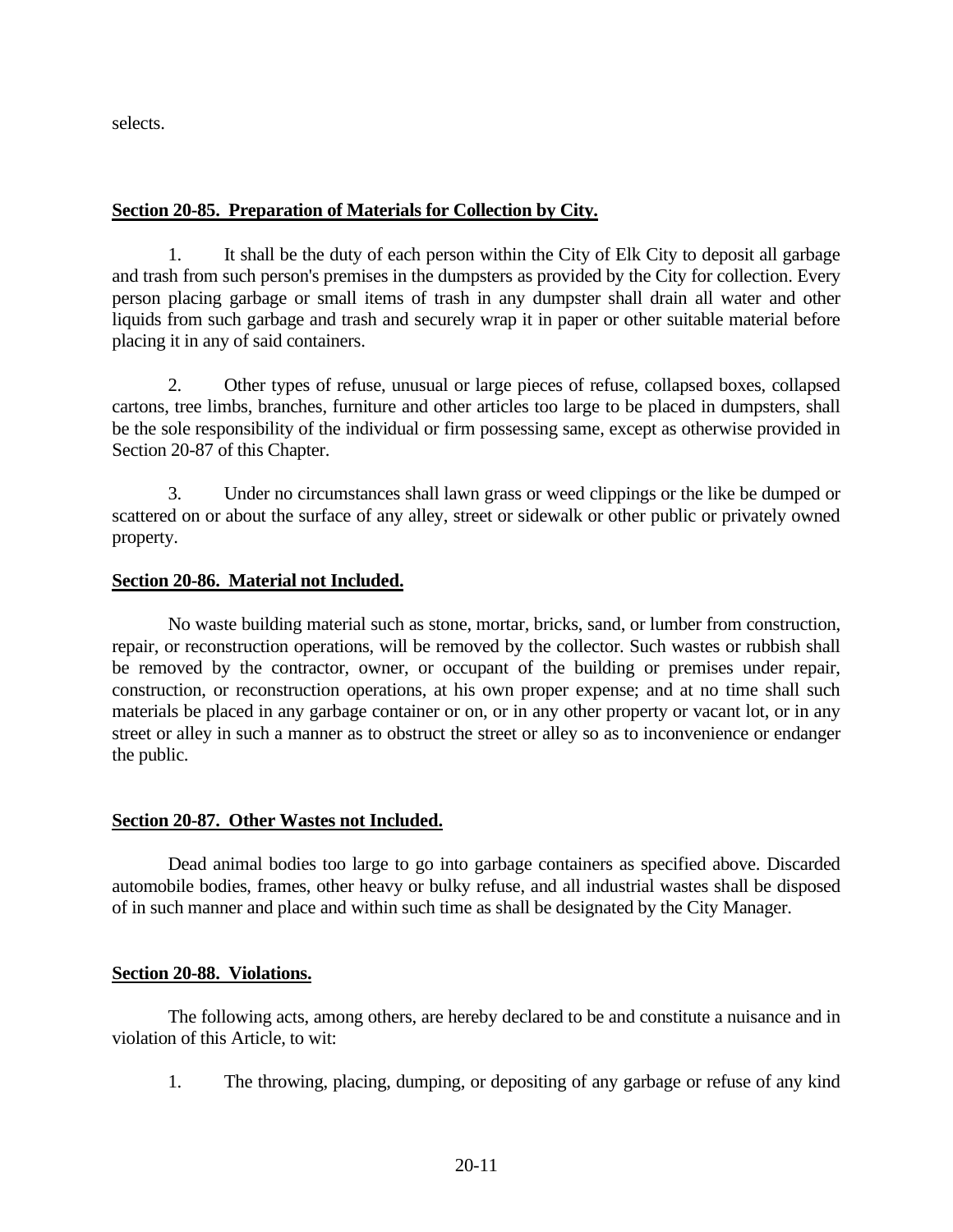on lots, vacant or occupied, driveways, or other private property, whether such premises are owned or occupied by the person so offending or not.

2. The throwing, placing, dumping, or depositing of any garbage or refuse of any kind on or in any gutter, street, sidewalk, parkway, driveway, curb, alley, park, or any other public property of the City of Elk City.

3. The burning of any garbage, trash or other refuse within the City of Elk City is prohibited.

It shall be unlawful for any owner, lessee, agent, tenant, or occupant of any premises to permit any woods, briars, brush or other vegetation to grow, or remain upon any sidewalk, gutter or park space abutting upon any premises owned by, or controlled by, them or any of them, so as to become offensive or emit foul or obnoxious odors, or to hinder traffic, or to become a breeding or harboring place for insects or rodents, or to become in any way hazardous or injurious to the public health. It shall be unlawful for any person to permit or cause to remain in, on, or about his premises, or any other premises, private or public, any garbage or stagnant water combination or residue thereof, which is unsanitary, emits odors, or serves as food or breeding places for flies, insects, rodents, stray animals, or may be injurious to public health. It shall be unlawful for any person, firm, or corporation to haul, transport, discharge, dump, or unload any garbage, or other waste matter at any place within the City of Elk City, or within its jurisdiction, other than at such places as may be designated by the City Manager. Except under conditions of emergency to be determined by the City Commission, it shall be unlawful for any person other than persons regularly employed by the City of Elk City and under the direct supervision of the City Manager, to collect, remove, or dispose of, any garbage, within or for the City of Elk City.

# **Section 20-89. Collection Rates.**

Rates for solid waste collection and disposal services of the City of Elk City, Oklahoma, shall be as established by resolution of the Elk City Public Works Authority.

# **Section 20-90. Collection of Rates and Charges.**

1. To facilitate the collection of the solid waste rates and charges levied and assessed in this Chapter, the clerk or other designated agent of the City is hereby further directed to include said charges on the same bill by which the City bills for and collects for its sewer, water or other services, to the end that the rates and charges herein levied shall be paid and collected by the City at the same time. The rates and charges levied shall be shown on said bill as a separate and distinct item of charge.

2. In the event any owner, occupant or person in charge of any user unit against whom a charge has been herein levied and assessed fails or otherwise refuses to pay said charge, the clerk or other person responsible, is hereby directed to terminate all services rendered thereto, including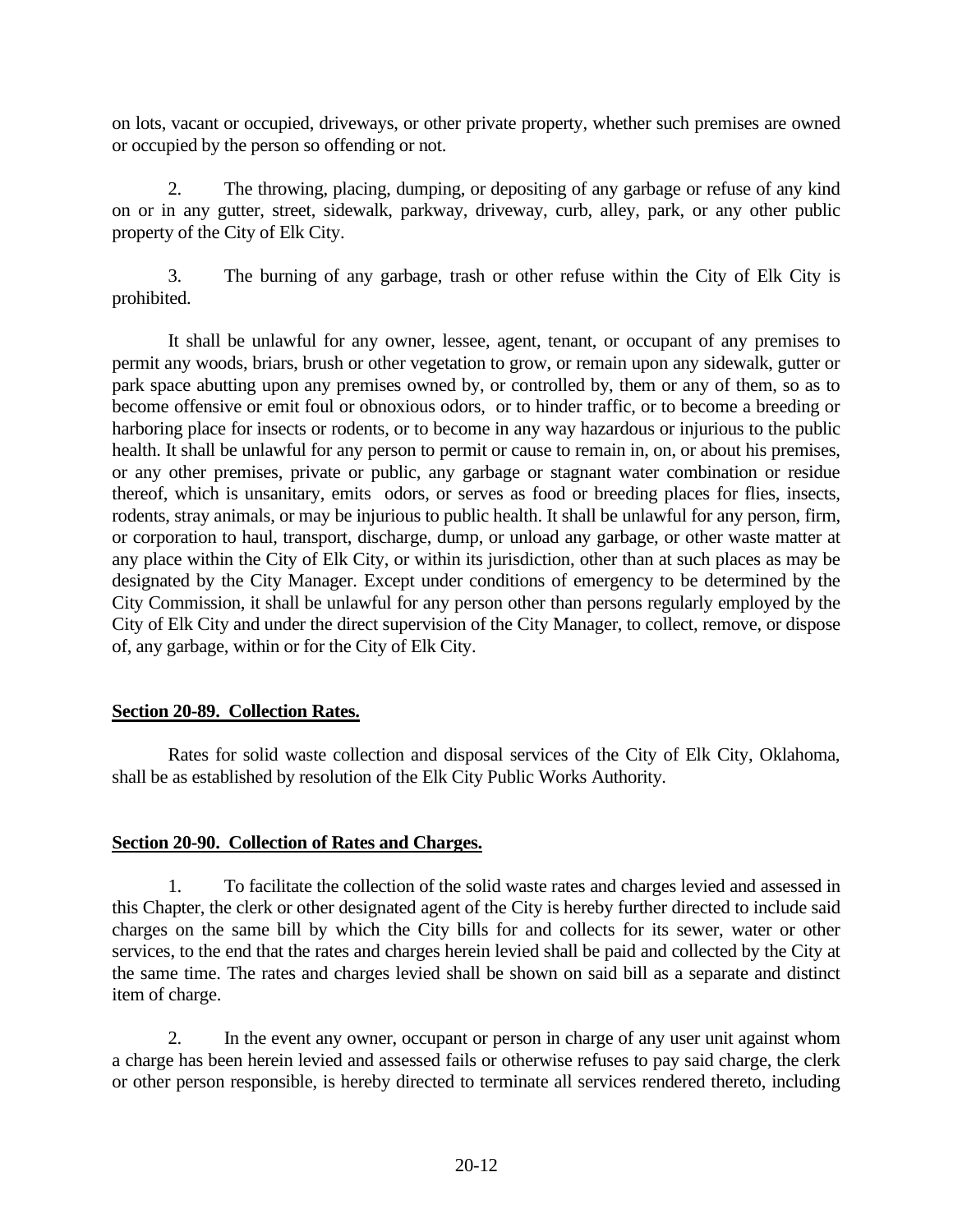water services. No services thus terminated shall be reconnected or renewed until such time as all charges have been paid in full to the then current date.

### **Section 20-91. Who may Remove Solid Waste?**

It shall be unlawful for any person, except under contract as is hereinafter provided for, to remove or cause to be removed, any solid waste materials from any garbage can or other receptacle used for the deposit of same, or to transport, haul, carry or otherwise move over any of the streets, alleys or other public ways, any solid waste materials.

### **Section 20-92. Burning of Solid Waste.**

It shall be unlawful for any person to start or maintain any fire or cause any fire to be started or maintained for the purpose of burning or incinerating any solid waste, unless approved by the State Department of Environmental Quality and the City of Elk City.

### **Section 20-93. Dumpster Enclosures.**

 1. In the event a commercial business or industry desires to provide an enclosure for dumpsters serving their commercial business or industrial use, such enclosure shall be constructed as follows:

- a. The inside dimensions of all such dumpster enclosures must be eight feet (8') by eight feet (8') per each required dumpster;
- b. Dumpster enclosures may have only three solid sides (left/right/back);
- c. Dumpster enclosures may not have roofs or tops;
- d. Entry gates on the front side are allowed; provided, the commercial business or industrial user shall be charged an additional \$25.00 fee for each service if the City must open the access gate;
- e. There will be no extra fee for each service for entry gates required to be open at all times by the commercial business or industrial user except on days designated for in-house inspection in accordance with the commercial business or industrial user's company policies; provided , commercial business and industrial users with this policy are required to notify the City of Elk City at least one full day ahead of the in-house inspection. Failure to provide such notice will result in a \$25.00 extra fee for each service.